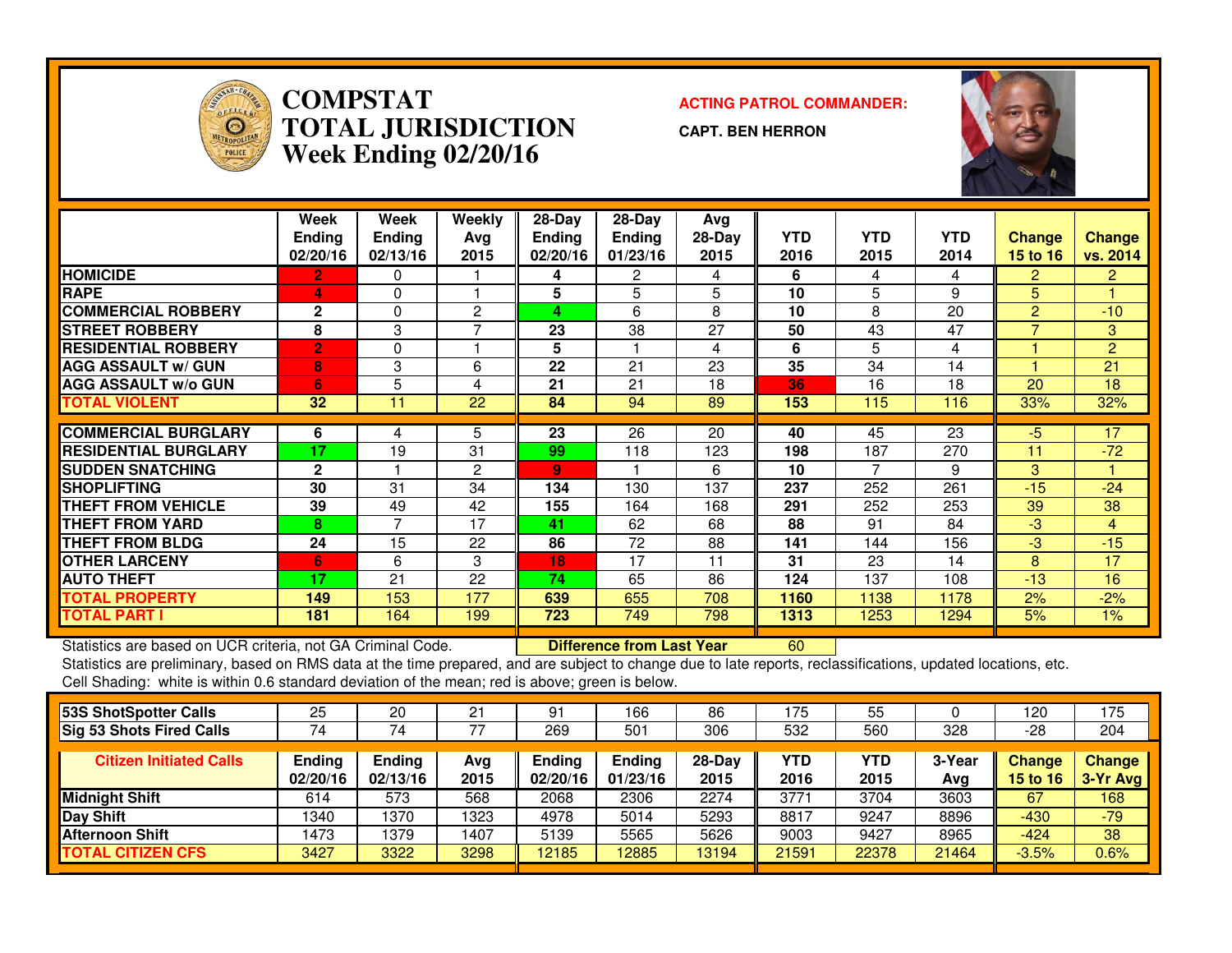

## **COMPSTAT PRECINCT COMMANDER: WEST CHATHAM PRECINCTWeek Ending 02/20/16**

**CAPT. CARL RAMEY**



|                             | Week            | Week           | Weekly         | 28-Day          | 28-Day         | Avg             |              |              |                |               |                 |
|-----------------------------|-----------------|----------------|----------------|-----------------|----------------|-----------------|--------------|--------------|----------------|---------------|-----------------|
|                             | <b>Ending</b>   | <b>Ending</b>  | Avg            | <b>Ending</b>   | Ending         | 28-Day          | <b>YTD</b>   | <b>YTD</b>   | <b>YTD</b>     | <b>Change</b> | <b>Change</b>   |
|                             | 02/20/16        | 02/13/16       | 2015           | 02/20/16        | 01/23/16       | 2015            | 2016         | 2015         | 2014           | 15 to 16      | vs. 2014        |
| <b>HOMICIDE</b>             | 0               | 0              | $\mathbf{0}$   | 0               | 0              | 0               | 0            | 0            | $\Omega$       | $\Omega$      | $\mathbf{0}$    |
| <b>RAPE</b>                 |                 | $\Omega$       | $\Omega$       |                 | $\mathbf{0}$   |                 |              | $\mathbf{2}$ | 3              | $-1$          | $-2$            |
| <b>COMMERCIAL ROBBERY</b>   | 0               | 0              | 0              |                 |                |                 | $\mathbf{2}$ | 3            | 3              | $-1$          | $-1$            |
| <b>STREET ROBBERY</b>       | $\mathbf 0$     |                |                | $\mathbf{2}$    | 3              | 2               | 3            | 4            | 4              | -1            | -1              |
| <b>RESIDENTIAL ROBBERY</b>  | $\overline{2}$  | 0              | 0              | 4               |                |                 | 5            | $\mathbf{2}$ | $\overline{c}$ | 3             | 3               |
| <b>AGG ASSAULT w/ GUN</b>   | $\overline{2}$  | 0              |                | 3               | 3              | $\overline{2}$  | 5            | 4            | 0              |               | 5               |
| <b>AGG ASSAULT w/o GUN</b>  | $\bf{0}$        |                |                | 3               | 4              | 3               | 6            | 3            |                | 3             | 5               |
| <b>TOTAL VIOLENT</b>        | 5               | 2              | 3              | 14              | 12             | 11              | 22           | 18           | 13             | 22%           | 69%             |
| <b>COMMERCIAL BURGLARY</b>  |                 | 0              | $\overline{2}$ |                 | 8              | 6               | 6            | 15           | 3              | -9            | 3               |
| <b>RESIDENTIAL BURGLARY</b> | $\overline{3}$  | 8              | 7              | 28              | 26             | 27              | 52           | 39           | 51             | 13            |                 |
| <b>SUDDEN SNATCHING</b>     | $\mathbf 0$     | $\Omega$       | 0              |                 | $\Omega$       | $\Omega$        |              |              | $\Omega$       | $\Omega$      |                 |
| <b>SHOPLIFTING</b>          | 3               |                | 4              | 15              | 14             | 16              | 23           | 31           | 33             | -8            | $-10$           |
| <b>THEFT FROM VEHICLE</b>   | 6               | $\overline{7}$ | 8              | 26              | 36             | 32              | 54           | 40           | 49             | 14            | $5\phantom{.0}$ |
| <b>THEFT FROM YARD</b>      | $\mathbf{2}$    | 0              | 3              | 8               | 14             | 13              | 20           | 16           | 25             | 4             | $-5$            |
| <b>THEFT FROM BLDG</b>      | $5\phantom{.0}$ | $\Omega$       | 4              | 14              | 16             | 16              | 27           | 26           | 27             |               | $\Omega$        |
| <b>OTHER LARCENY</b>        |                 | $\overline{2}$ |                | 5               | 3              | $\overline{2}$  | 6            | 8            | 2              | $-2$          | $\overline{4}$  |
| <b>AUTO THEFT</b>           | 3               | 9              | 5              | $\overline{17}$ | $\overline{7}$ | $\overline{20}$ | 21           | 31           | 20             | $-10$         |                 |
| <b>TOTAL PROPERTY</b>       | 24              | 27             | 33             | 115             | 124            | 132             | 210          | 207          | 210            | 1%            | 0%              |
| <b>TOTAL PART I</b>         | 29              | 29             | 36             | 129             | 136            | 143             | 232          | 225          | 223            | 3%            | 4%              |

Statistics are based on UCR criteria, not GA Criminal Code. **Difference from Last Year** 

Statistics are based on UCR criteria, not GA Criminal Code. **Difference from Last Year Schoof Partici**s are preliminary, based on RMS data at the time prepared, and are subject to change due to late reports, reclassificati Cell Shading: white is within 0.6 standard deviation of the mean; red is above; green is below.

| 53S ShotSpotter Calls           |                            |                                   |                       |                                     |                                       |                       |                    |             |                      |                           |                           |
|---------------------------------|----------------------------|-----------------------------------|-----------------------|-------------------------------------|---------------------------------------|-----------------------|--------------------|-------------|----------------------|---------------------------|---------------------------|
| <b>Sig 53 Shots Fired Calls</b> | 16                         | ، 4                               |                       | 48                                  | 85                                    | 44                    | 95                 | 78          | 57                   |                           | $\overline{38}$           |
| <b>Citizen Initiated Calls</b>  | Week<br>Ending<br>02/20/16 | Week<br><b>Ending</b><br>02/13/16 | Weekly<br>Avg<br>2015 | 28-Day<br><b>Ending</b><br>02/20/16 | $28-Dav$<br><b>Ending</b><br>01/23/16 | Avg<br>28-Day<br>2015 | <b>YTD</b><br>2016 | YTD<br>2015 | YTD<br>3-Year<br>Avg | Change<br><b>15 to 16</b> | <b>Change</b><br>3-Yr Avg |
| <b>Midnight Shift</b>           | 110                        | 118                               | 114                   | 412                                 | 490                                   | 455                   | 779                | 717         | 722                  | 62                        | 57                        |
| Day Shift                       | 291                        | 324                               | 282                   | 1105                                | 130                                   | 1127                  | 1953               | 1990        | 1895                 | $-37$                     | 58                        |
| <b>Afternoon Shift</b>          | 312                        | 306                               | 294                   | 1098                                | 198                                   | 1177                  | 1953               | 1941        | 1879                 | 12                        | 74                        |
| <b>TOTAL CITIZEN CFS</b>        | 713                        | 713                               | 690                   | 2615                                | 2818                                  | 2758                  | 4685               | 4648        | 4496                 | $0.8\%$                   | 4.2%                      |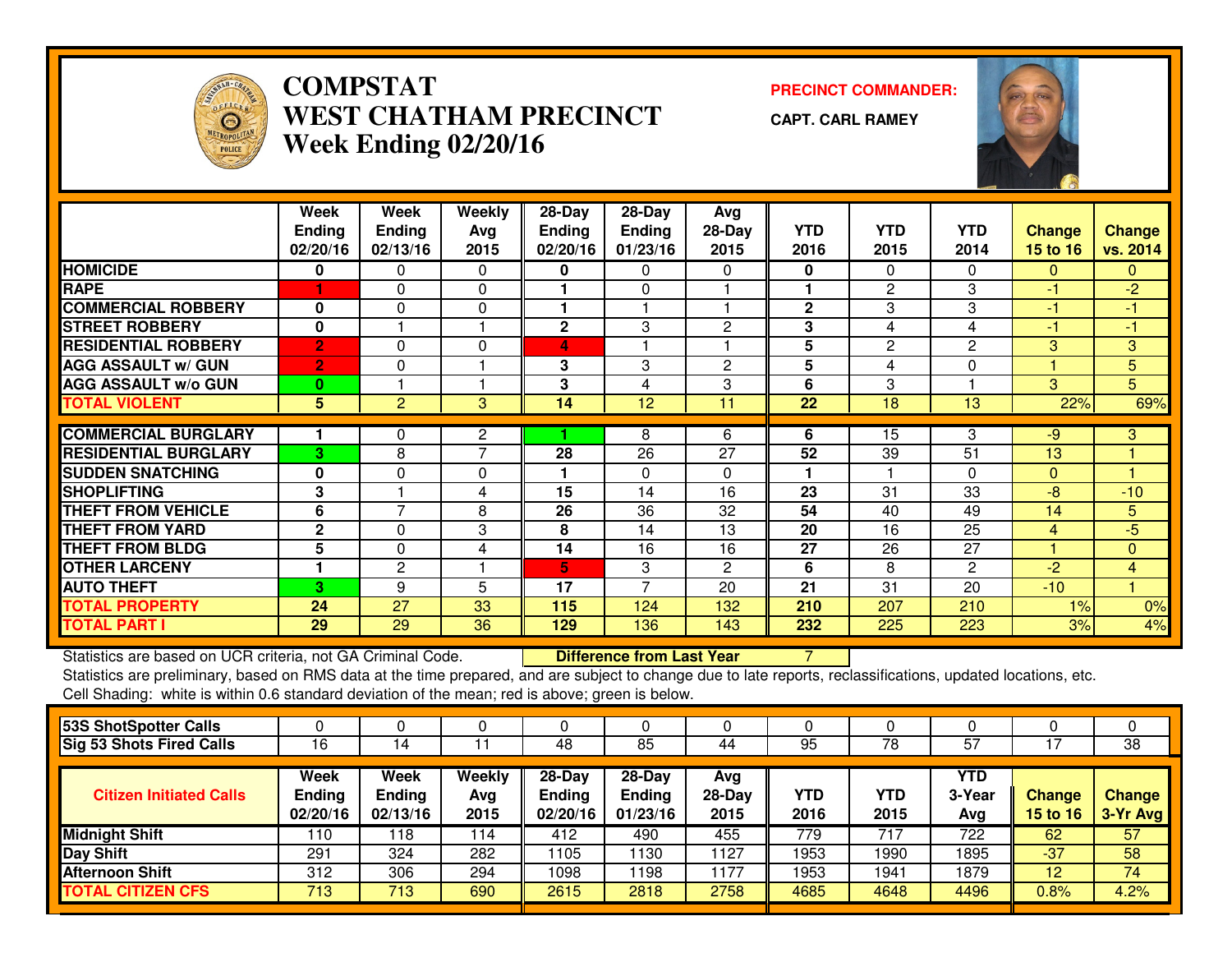

# **COMPSTAT ACTING PRECINCT COMMANDER: DOWNTOWN PRECINCTWeek Ending 02/20/16**

**LT. ANTHONY GALLO**



|                             | Week<br><b>Ending</b><br>02/20/16 | Week<br><b>Ending</b><br>02/13/16 | Weekly<br>Avg<br>2015 | $28-Day$<br><b>Ending</b><br>02/20/16 | $28-Day$<br><b>Ending</b><br>01/23/16 | Avg<br>$28-Day$<br>2015 | <b>YTD</b><br>2016 | <b>YTD</b><br>2015 | <b>YTD</b><br>2014 | Change<br>15 to 16 | <b>Change</b><br>vs. 2014 |
|-----------------------------|-----------------------------------|-----------------------------------|-----------------------|---------------------------------------|---------------------------------------|-------------------------|--------------------|--------------------|--------------------|--------------------|---------------------------|
| <b>HOMICIDE</b>             |                                   | 0                                 | $\Omega$              |                                       |                                       |                         | $\mathbf{2}$       | 0                  | $\Omega$           | $\overline{2}$     | $\overline{2}$            |
| <b>RAPE</b>                 | 1                                 | 0                                 | $\Omega$              | $\mathbf{2}$                          | 0                                     |                         | $\mathbf{2}$       |                    |                    |                    |                           |
| <b>COMMERCIAL ROBBERY</b>   | 0                                 | 0                                 | $\Omega$              | 1                                     |                                       |                         | $\mathbf{2}$       | $\overline{c}$     | 3                  | $\Omega$           | -1                        |
| <b>ISTREET ROBBERY</b>      | 3                                 |                                   | $\mathbf{2}$          | 7                                     | 19                                    | 9                       | 21                 | 12                 | 8                  | 9                  | 13                        |
| <b>RESIDENTIAL ROBBERY</b>  | $\bf{0}$                          | 0                                 | $\Omega$              | 0                                     | $\mathbf 0$                           |                         | $\bf{0}$           | 0                  | $\Omega$           | $\Omega$           | $\mathbf{0}$              |
| <b>AGG ASSAULT W/ GUN</b>   | $\overline{2}$                    |                                   |                       | 6                                     | 8                                     | 4                       | 10                 | 6                  | $\mathbf{2}$       | 4                  | 8                         |
| <b>AGG ASSAULT w/o GUN</b>  | $\overline{2}$                    | 3                                 |                       | $6\phantom{1}$                        | 4                                     | 4                       | 10                 | 2                  | $\overline{7}$     | 8                  | 3                         |
| <b>TOTAL VIOLENT</b>        | 9                                 | 5                                 | 5                     | 23                                    | 33                                    | 21                      | 47                 | 23                 | 21                 | 104%               | 124%                      |
| <b>COMMERCIAL BURGLARY</b>  | 2                                 | 3                                 |                       |                                       | 2                                     | 2                       | 8                  | 3                  | 4                  | 5.                 | 4                         |
| <b>RESIDENTIAL BURGLARY</b> | $\mathbf{0}$                      | 3                                 | 3                     | 5.                                    | 18                                    | 11                      | 21                 | 17                 | 22                 | 4                  | -1                        |
| <b>SUDDEN SNATCHING</b>     | $\overline{2}$                    | 0                                 |                       | 6                                     |                                       | 3                       | $\overline{7}$     | 5                  | 4                  | $\overline{2}$     | 3                         |
| <b>SHOPLIFTING</b>          | ◢                                 | 4                                 | 5                     | 12 <sub>2</sub>                       | 16                                    | 19                      | 27                 | 31                 | 41                 | $-4$               | $-14$                     |
| <b>THEFT FROM VEHICLE</b>   | 13                                | 14                                | 8                     | 44                                    | 39                                    | 32                      | 73                 | 41                 | $\overline{37}$    | 32                 | 36                        |
| <b>THEFT FROM YARD</b>      | 3                                 | 2                                 | 4                     | 11                                    | 19                                    | 17                      | 26                 | 18                 | 19                 | 8                  | $\overline{7}$            |
| <b>THEFT FROM BLDG</b>      | 4                                 | 3                                 | 4                     | 21                                    | 14                                    | 18                      | 29                 | 27                 | 37                 | $\overline{2}$     | -8                        |
| <b>OTHER LARCENY</b>        | 3                                 | 2                                 | 0                     | 7                                     | 3                                     | $\overline{c}$          | 10                 |                    |                    | 9                  | 9                         |
| <b>AUTO THEFT</b>           | 5                                 |                                   | 4                     | 18                                    | 10                                    | 16                      | 25                 | 21                 | 14                 | 4                  | 11                        |
| <b>TOTAL PROPERTY</b>       | 33                                | 32                                | 30                    | 131                                   | 122                                   | 119                     | 226                | 164                | 179                | 38%                | 26%                       |
| <b>TOTAL PART I</b>         | 42                                | 37                                | 35                    | 154                                   | 155                                   | 139                     | 273                | 187                | 200                | 46%                | 37%                       |

Statistics are based on UCR criteria, not GA Criminal Code. **Difference from Last Year** 

Statistics are based on UCR criteria, not GA Criminal Code. **Durich Luppe Interence from Last Year** New 186 New 1<br>Statistics are preliminary, based on RMS data at the time prepared, and are subject to change due to late re Cell Shading: white is within 0.6 standard deviation of the mean; red is above; green is below.

| 53S ShotSpotter Calls           | 12                                |                                   |                       | 34                                  | 43                                    | 24                      | 54          | 19          |                             | 35                 | 54                        |
|---------------------------------|-----------------------------------|-----------------------------------|-----------------------|-------------------------------------|---------------------------------------|-------------------------|-------------|-------------|-----------------------------|--------------------|---------------------------|
| <b>Sig 53 Shots Fired Calls</b> | 13                                | 10                                | 10                    | 37                                  | 75                                    | 42                      | 80          | 58          | 55                          | 22                 | 25                        |
| <b>Citizen Initiated Calls</b>  | Week<br><b>Ending</b><br>02/20/16 | Week<br><b>Ending</b><br>02/13/16 | Weekly<br>Avg<br>2015 | 28-Day<br><b>Ending</b><br>02/20/16 | $28-Day$<br><b>Ending</b><br>01/23/16 | Avg<br>$28-Day$<br>2015 | YTD<br>2016 | YTD<br>2015 | <b>YTD</b><br>3-Year<br>Avg | Change<br>15 to 16 | <b>Change</b><br>3-Yr Avg |
| <b>Midnight Shift</b>           | 124                               | 110                               | 121                   | 426                                 | 463                                   | 484                     | 780         | 731         | 740                         | 49                 | 40                        |
| Day Shift                       | 235                               | 230                               | 233                   | 801                                 | 828                                   | 931                     | 1442        | 1565        | 1479                        | $-123$             | $-37$                     |
| <b>Afternoon Shift</b>          | 265                               | 242                               | 252                   | 873                                 | 912                                   | 1010                    | 1517        | 1628        | 1539                        | <b>A111</b>        | $-22$                     |
| <b>TOTAL CITIZEN CFS</b>        | 624                               | 582                               | 606                   | 2100                                | 2203                                  | 2425                    | 3739        | 3924        | 3759                        | $-4.7%$            | $-0.5%$                   |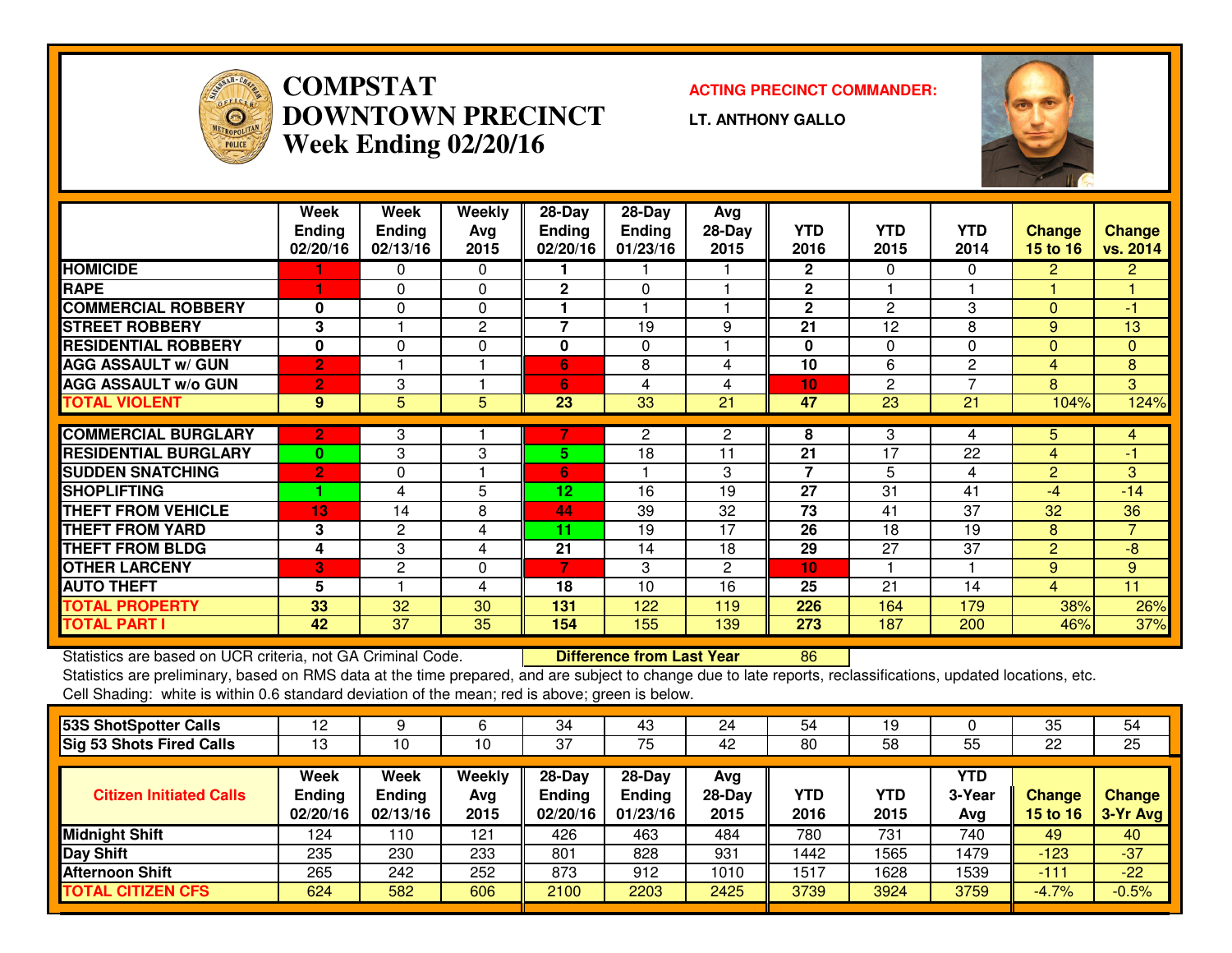

# **COMPSTAT PRECINCT COMMANDER: CENTRAL PRECINCT CAPT. CHARLES HALLWeek Ending 02/20/16**



|                             | Week<br><b>Ending</b><br>02/20/16 | Week<br><b>Ending</b><br>02/13/16 | Weekly<br>Avg<br>2015 | 28-Day<br><b>Ending</b><br>02/20/16 | $28$ -Day<br>Ending<br>01/23/16 | Avg<br>$28-Day$<br>2015 | <b>YTD</b><br>2016 | <b>YTD</b><br>2015 | <b>YTD</b><br>2014 | <b>Change</b><br>15 to 16 | <b>Change</b><br>vs. 2014 |
|-----------------------------|-----------------------------------|-----------------------------------|-----------------------|-------------------------------------|---------------------------------|-------------------------|--------------------|--------------------|--------------------|---------------------------|---------------------------|
| <b>HOMICIDE</b>             |                                   | 0                                 | $\mathbf{0}$          | 2                                   |                                 |                         | 3                  |                    | 3                  | $\overline{2}$            | $\mathbf{0}$              |
| <b>RAPE</b>                 | $\overline{2}$                    | $\Omega$                          | $\Omega$              | $\mathbf{2}$                        | $\overline{2}$                  |                         | 4                  |                    | 3                  | 3                         |                           |
| <b>COMMERCIAL ROBBERY</b>   | $\mathbf{0}$                      | $\Omega$                          | $\Omega$              | $\mathbf{0}$                        | 0                               |                         | $\bf{0}$           | $\mathbf{2}$       | 5                  | $-2$                      | $-5$                      |
| <b>STREET ROBBERY</b>       |                                   |                                   | $\mathbf{2}$          | 5.                                  | 7                               | 8                       | 10                 | 12                 | 19                 | $-2$                      | $-9$                      |
| <b>RESIDENTIAL ROBBERY</b>  | $\bf{0}$                          | $\Omega$                          | 0                     |                                     | 0                               |                         |                    | 0                  | $\Omega$           |                           |                           |
| <b>AGG ASSAULT w/ GUN</b>   | 3                                 | $\Omega$                          | 2                     | 4                                   | 4                               | 8                       | 8                  | 17                 | 8                  | -9                        | $\mathbf{0}$              |
| <b>AGG ASSAULT w/o GUN</b>  | $\bf{0}$                          |                                   |                       | 5                                   | 5                               | 5                       | 7                  | 5                  | 3                  | $\overline{2}$            | $\overline{4}$            |
| <b>TOTAL VIOLENT</b>        | $\overline{7}$                    | 2                                 | 6                     | 19                                  | 19                              | 25                      | 33                 | 38                 | 41                 | $-13%$                    | $-20%$                    |
| <b>COMMERCIAL BURGLARY</b>  |                                   |                                   |                       |                                     |                                 |                         |                    |                    |                    |                           |                           |
|                             |                                   |                                   |                       | 9                                   | 11                              | 6                       | 16                 | 11                 | 4                  | 5.                        | 12                        |
| <b>RESIDENTIAL BURGLARY</b> | 4                                 |                                   | 8                     | 15                                  | 25                              | 31                      | 36                 | 51                 | 88                 | $-15$                     | $-52$                     |
| <b>SUDDEN SNATCHING</b>     | 0                                 |                                   | $\Omega$              | $\mathbf{2}$                        | $\Omega$                        |                         | $\mathbf{2}$       |                    | $\Omega$           |                           | $\overline{2}$            |
| <b>SHOPLIFTING</b>          | $\mathbf{2}$                      | 2                                 | $\overline{c}$        | 10                                  | 13                              | 8                       | 21                 | 9                  | 12                 | 12                        | 9                         |
| <b>THEFT FROM VEHICLE</b>   | 13                                | 8                                 | 11                    | 38                                  | 33                              | 43                      | 68                 | 81                 | 51                 | $-13$                     | 17                        |
| <b>THEFT FROM YARD</b>      | $\mathbf{2}$                      | $\overline{c}$                    | 4                     | 10                                  | 11                              | 16                      | 16                 | 24                 | 17                 | $-8$                      | -1                        |
| <b>THEFT FROM BLDG</b>      | 5                                 | 5                                 | 4                     | 25                                  | 12                              | 17                      | 34                 | 33                 | 25                 |                           | 9                         |
| <b>OTHER LARCENY</b>        | $\overline{2}$                    | 0                                 |                       | $\mathbf{2}$                        | 3                               | 3                       | 4                  | 8                  | $\Omega$           | -4                        | $\overline{4}$            |
| <b>AUTO THEFT</b>           | 6                                 | 8                                 | 5                     | 21                                  | 23                              | 21                      | 38                 | 36                 | 47                 | $\overline{2}$            | $-9$                      |
| <b>TOTAL PROPERTY</b>       | 35                                | 28                                | 36                    | 132                                 | 131                             | 146                     | 235                | 254                | 244                | $-7%$                     | $-4%$                     |
| <b>TOTAL PART I</b>         | 42                                | 30                                | 43                    | 151                                 | 150                             | 171                     | 268                | 292                | 285                | $-8%$                     | $-6%$                     |

Statistics are based on UCR criteria, not GA Criminal Code. **Difference from Last Year** 

-24

 Statistics are preliminary, based on RMS data at the time prepared, and are subject to change due to late reports, reclassifications, updated locations, etc.Cell Shading: white is within 0.6 standard deviation of the mean; red is above; green is below.

| 53S ShotSpotter Calls           | 10                                | 0                                 | 13                    | 50                                    | 106                                   | 53                      | ١07         | 35          |                             | 72                        | 107                       |
|---------------------------------|-----------------------------------|-----------------------------------|-----------------------|---------------------------------------|---------------------------------------|-------------------------|-------------|-------------|-----------------------------|---------------------------|---------------------------|
| <b>Sig 53 Shots Fired Calls</b> | 16                                | 15                                | 24                    | 63                                    | 135                                   | 95                      | 135         | 217         | 87                          | -82                       | 48                        |
| <b>Citizen Initiated Calls</b>  | Week<br><b>Ending</b><br>02/20/16 | Week<br><b>Ending</b><br>02/13/16 | Weekly<br>Avg<br>2015 | $28-Day$<br><b>Ending</b><br>02/20/16 | $28-Day$<br><b>Ending</b><br>01/23/16 | Avg<br>$28-Day$<br>2015 | YTD<br>2016 | YTD<br>2015 | <b>YTD</b><br>3-Year<br>Avg | <b>Change</b><br>15 to 16 | <b>Change</b><br>3-Yr Avg |
| <b>Midnight Shift</b>           | 158                               | 145                               | 126                   | 479                                   | 520                                   | 503                     | 879         | 857         | 815                         | 22                        | 64                        |
| Day Shift                       | 277                               | 265                               | 271                   | 1051                                  | 981                                   | 1085                    | 1806        | 1906        | 1870                        | $-100$                    | $-64$                     |
| <b>Afternoon Shift</b>          | 288                               | 288                               | 294                   | 1073                                  | 183                                   | 1176                    | 1888        | 2006        | 1862                        | $-118$                    | 26                        |
| <b>TOTAL CITIZEN CFS</b>        | 723                               | 698                               | 691                   | 2603                                  | 2684                                  | 2764                    | 4573        | 4769        | 4546                        | $-4.1%$                   | 0.6%                      |
|                                 |                                   |                                   |                       |                                       |                                       |                         |             |             |                             |                           |                           |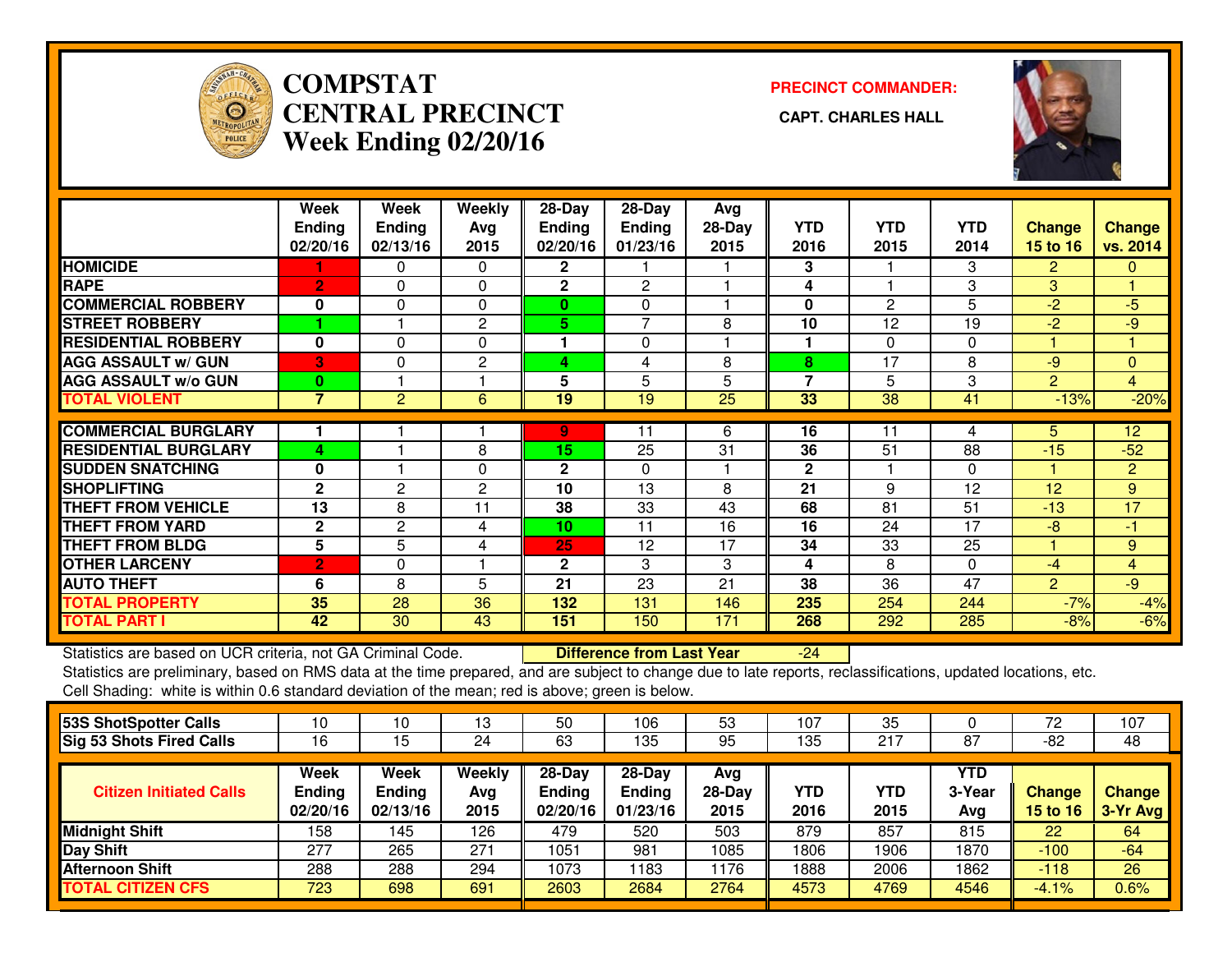

### **COMPSTAT**<br> **SOUTHSIDE**<br> **Week Ending PRECINCT COMMANDER: SOUTHSIDE PRECINCT CAPT. TERRY SHOOPWeek Ending 02/20/16**



|                             | Week<br><b>Ending</b><br>02/20/16 | Week<br><b>Ending</b><br>02/13/16 | Weekly<br>Avg<br>2015 | 28-Day<br><b>Ending</b><br>02/20/16 | $28-Day$<br><b>Ending</b><br>01/23/16 | Avg<br>$28-Day$<br>2015 | <b>YTD</b><br>2016 | <b>YTD</b><br>2015 | <b>YTD</b><br>2014 | <b>Change</b><br>15 to 16 | Change<br>vs. 2014 |
|-----------------------------|-----------------------------------|-----------------------------------|-----------------------|-------------------------------------|---------------------------------------|-------------------------|--------------------|--------------------|--------------------|---------------------------|--------------------|
| <b>HOMICIDE</b>             | 0                                 | 0                                 | 0                     |                                     | 0                                     |                         |                    |                    | 0                  | 0                         |                    |
| <b>RAPE</b>                 | 0                                 | 0                                 | $\Omega$              | 0                                   | 3                                     |                         | 3                  | 0                  |                    | 3                         | $\overline{2}$     |
| <b>ICOMMERCIAL ROBBERY</b>  | $\overline{2}$                    | 0                                 | $\Omega$              | $\mathbf{2}$                        | 3                                     | 2                       | 5                  | 0                  | 6                  | 5                         | -1                 |
| <b>ISTREET ROBBERY</b>      |                                   | 0                                 |                       | 4                                   | 4                                     | 3                       | 7                  | 6                  | 8                  |                           | $-1$               |
| <b>RESIDENTIAL ROBBERY</b>  | $\bf{0}$                          | 0                                 | $\Omega$              | 0                                   | $\mathbf 0$                           |                         | $\bf{0}$           |                    | $\overline{2}$     | $-1$                      | $-2$               |
| <b>AGG ASSAULT w/ GUN</b>   | 0                                 | 0                                 |                       | $\bf{0}$                            |                                       | 2                       | 1                  | 3                  |                    | $-2$                      | $\mathbf{0}$       |
| <b>AGG ASSAULT w/o GUN</b>  | 3                                 | 0                                 |                       | 4                                   |                                       | $\mathbf{2}$            | 5                  | 5                  |                    | $\Omega$                  | $\overline{4}$     |
| <b>TOTAL VIOLENT</b>        | 6                                 | $\mathbf{0}$                      | 3                     | 11                                  | 12                                    | 12                      | 22                 | 16                 | 19                 | 38%                       | 16%                |
|                             |                                   |                                   |                       |                                     |                                       |                         |                    |                    |                    |                           |                    |
| <b>COMMERCIAL BURGLARY</b>  |                                   | 0                                 |                       | 2                                   |                                       | 4                       | 3                  | 12                 | 8                  | $-9$                      | $-5$               |
| <b>RESIDENTIAL BURGLARY</b> | 6                                 | 4                                 | 6                     | 18                                  | 22                                    | 24                      | 33                 | 40                 | 42                 | $-7$                      | $-9$               |
| <b>SUDDEN SNATCHING</b>     | 0                                 | 0                                 | $\Omega$              | $\bf{0}$                            | 0                                     |                         | $\bf{0}$           | 0                  |                    | 0                         | $-1$               |
| <b>SHOPLIFTING</b>          | 17                                | 14                                | 15                    | 69                                  | 48                                    | 59                      | 107                | 95                 | 104                | 12                        | 3                  |
| <b>THEFT FROM VEHICLE</b>   |                                   | 14                                | 8                     | 22                                  | 22                                    | 32                      | 42                 | 48                 | 62                 | $-6$                      | $-20$              |
| <b>THEFT FROM YARD</b>      |                                   |                                   | 2                     | 8                                   | 6                                     | 10                      | 12                 | 15                 | 15                 | $-3$                      | $-3$               |
| <b>THEFT FROM BLDG</b>      | 5                                 | 5                                 | 5                     | 9.                                  | 14                                    | 19                      | 20                 | 22                 | 24                 | $-2$                      | $-4$               |
| <b>OTHER LARCENY</b>        | $\bf{0}$                          |                                   | $\Omega$              | 1                                   | $\overline{2}$                        | 2                       | $\overline{2}$     | 4                  | $\overline{7}$     | $-2$                      | $-5$               |
| <b>AUTO THEFT</b>           |                                   | $\overline{c}$                    | 4                     | 12                                  | 12                                    | 15                      | 23                 | 28                 | 16                 | $-5$                      | $\overline{7}$     |
| <b>TOTAL PROPERTY</b>       | 32                                | 41                                | 41                    | 141                                 | 127                                   | 165                     | 242                | 264                | 279                | $-8%$                     | $-13%$             |
| <b>TOTAL PART I</b>         | 38                                | 41                                | 44                    | 152 <sub>2</sub>                    | 139                                   | 177                     | 264                | 280                | 298                | $-6%$                     | $-11%$             |

Statistics are based on UCR criteria, not GA Criminal Code. **Difference from Last Year** 

Statistics are based on UCR criteria, not GA Criminal Code. **Difference from Last Year Norm 16 Statistics** are based on UCR criteria, not GA Criminal Code. **Difference from Last Year Norm 16 Stati**stications, updated locat Cell Shading: white is within 0.6 standard deviation of the mean; red is above; green is below.

| 53S ShotSpotter Calls           |                                   |                                   |                       |                                        |                                       |                         |             |             |                      |                           |                    |
|---------------------------------|-----------------------------------|-----------------------------------|-----------------------|----------------------------------------|---------------------------------------|-------------------------|-------------|-------------|----------------------|---------------------------|--------------------|
| <b>Sig 53 Shots Fired Calls</b> |                                   | 12                                | 10                    | -31                                    |                                       | 40                      | 58          | 92          | 40                   | -34                       | 18                 |
| <b>Citizen Initiated Calls</b>  | Week<br><b>Ending</b><br>02/20/16 | Week<br><b>Ending</b><br>02/13/16 | Weekly<br>Avg<br>2015 | $28$ -Day<br><b>Endina</b><br>02/20/16 | $28-Day$<br><b>Ending</b><br>01/23/16 | Avg<br>$28-Day$<br>2015 | YTD<br>2016 | YTD<br>2015 | YTD<br>3-Year<br>Avg | Change<br><b>15 to 16</b> | Change<br>3-Yr Avg |
| <b>Midnight Shift</b>           | 105                               | 105                               | 100                   | 358                                    | 399                                   | 399                     | 641         | 708         | 649                  | $-67$                     | -8                 |
| <b>Day Shift</b>                | 278                               | 290                               | 273                   | 1035                                   | 1058                                  | 1090                    | 1859        | 1999        | 1870                 | $-140$                    | $-11$              |
| <b>Afternoon Shift</b>          | 298                               | 231                               | 269                   | 975                                    | 1059                                  | 1077                    | 1707        | 1899        | 1774                 | $-192$                    | $-67$              |
| <b>TOTAL CITIZEN CFS</b>        | 681                               | 626                               | 641                   | 2368                                   | 2516                                  | 2566                    | 4207        | 4606        | 4293                 | $-8.7%$                   | $-2.0%$            |